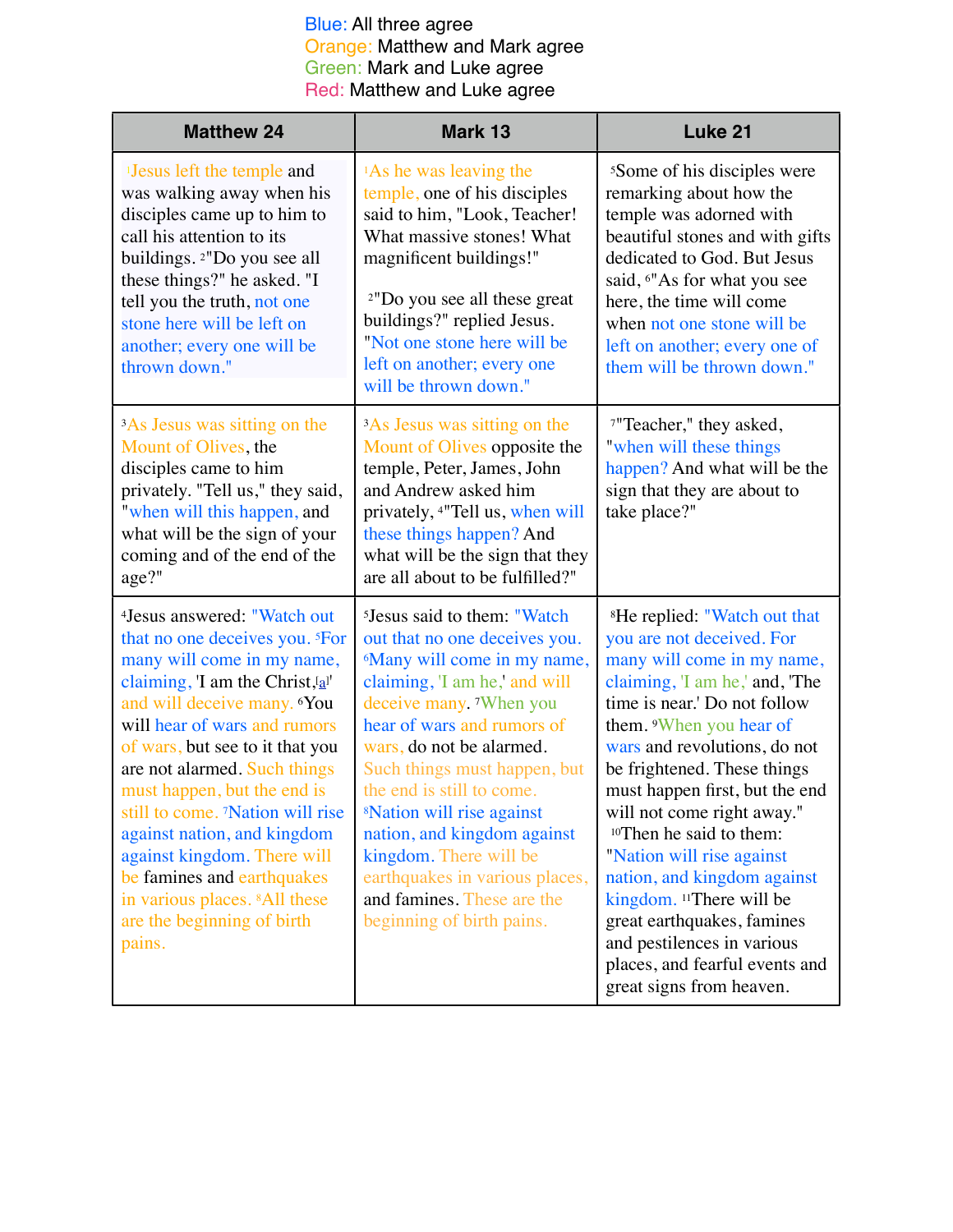| <b>Matthew 24</b>                                                                                                                                                                                                                                                                                                                                                                                                                                                                                                                                                                                                                                                      | Mark 13                                                                                                                                                                                                                                                                                                                                                                                                                                                                                                                                                                                                                                                                                                                                                                                                      | Luke 21                                                                                                                                                                                                                                                                                                                                                                                                                                                                                                                                                                                                                                                                                                                                                                                               |
|------------------------------------------------------------------------------------------------------------------------------------------------------------------------------------------------------------------------------------------------------------------------------------------------------------------------------------------------------------------------------------------------------------------------------------------------------------------------------------------------------------------------------------------------------------------------------------------------------------------------------------------------------------------------|--------------------------------------------------------------------------------------------------------------------------------------------------------------------------------------------------------------------------------------------------------------------------------------------------------------------------------------------------------------------------------------------------------------------------------------------------------------------------------------------------------------------------------------------------------------------------------------------------------------------------------------------------------------------------------------------------------------------------------------------------------------------------------------------------------------|-------------------------------------------------------------------------------------------------------------------------------------------------------------------------------------------------------------------------------------------------------------------------------------------------------------------------------------------------------------------------------------------------------------------------------------------------------------------------------------------------------------------------------------------------------------------------------------------------------------------------------------------------------------------------------------------------------------------------------------------------------------------------------------------------------|
| <sup>9"</sup> Then you will be handed<br>over to be persecuted and put<br>to death, and you will be<br>hated by all nations because<br>of me. <sup>10</sup> At that time many<br>will turn away from the faith<br>and will betray and hate each<br>other, <sup>11</sup> and many false<br>prophets will appear and<br>deceive many people.<br><sup>12</sup> Because of the increase of<br>wickedness, the love of most<br>will grow cold, <sup>13</sup> but he who<br>stands firm to the end will be<br>saved. <sup>14</sup> And this gospel of<br>the kingdom will be preached<br>in the whole world as a<br>testimony to all nations, and<br>then the end will come. | <sup>9"</sup> You must be on your<br>guard. You will be handed<br>over to the local councils and<br>flogged in the synagogues.<br>On account of me you will<br>stand before governors and<br>kings as witnesses to them.<br><sup>10</sup> And the gospel must first be<br>preached to all nations.<br><sup>11</sup> Whenever you are arrested<br>and brought to trial, do not<br>worry beforehand about what<br>to say. Just say whatever is<br>given you at the time, for it is<br>not you speaking, but the<br>Holy Spirit.<br><sup>12"</sup> Brother will betray brother<br>to death, and a father his<br>child. Children will rebel<br>against their parents and have<br>them put to death. <sup>13</sup> All men<br>will hate you because of me,<br>but he who stands firm to the<br>end will be saved. | $12$ "But before all this, they<br>will lay hands on you and<br>persecute you. They will<br>deliver you to synagogues<br>and prisons, and you will be<br>brought before kings and<br>governors, and all on account<br>of my name. 13This will result<br>in your being witnesses to<br>them. 14But make up your<br>mind not to worry beforehand<br>how you will defend<br>yourselves. <sup>15</sup> For I will give<br>you words and wisdom that<br>none of your adversaries will<br>be able to resist or contradict.<br><sup>16</sup> You will be betrayed even<br>by parents, brothers, relatives<br>and friends, and they will put<br>some of you to death. 17All<br>men will hate you because of<br>me. 18But not a hair of your<br>head will perish. 19By<br>standing firm you will gain<br>life. |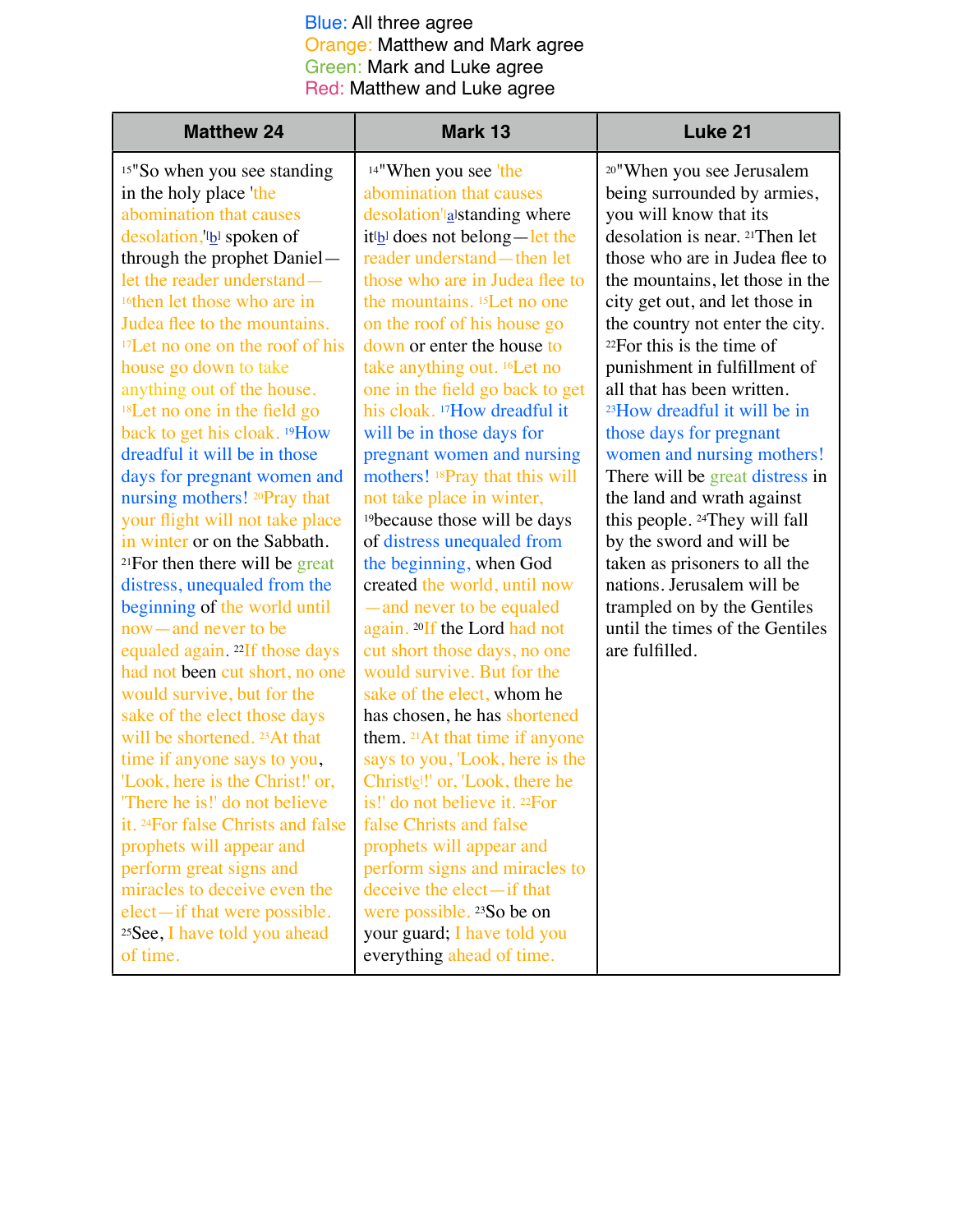| <b>Matthew 24</b>                                                                                                                                                                                                                                                                                                                                                                                                                                                                                                                                                                                                                                                            | Mark 13                                                                                                                                                                                                                                                                                                                                                                                                                                                                                                                               | Luke 21                                                                                                                                                                                                                                                                                                                                                                                                                                                                                                                                                                |
|------------------------------------------------------------------------------------------------------------------------------------------------------------------------------------------------------------------------------------------------------------------------------------------------------------------------------------------------------------------------------------------------------------------------------------------------------------------------------------------------------------------------------------------------------------------------------------------------------------------------------------------------------------------------------|---------------------------------------------------------------------------------------------------------------------------------------------------------------------------------------------------------------------------------------------------------------------------------------------------------------------------------------------------------------------------------------------------------------------------------------------------------------------------------------------------------------------------------------|------------------------------------------------------------------------------------------------------------------------------------------------------------------------------------------------------------------------------------------------------------------------------------------------------------------------------------------------------------------------------------------------------------------------------------------------------------------------------------------------------------------------------------------------------------------------|
| <sup>26"</sup> So if anyone tells you,<br>There he is, out in the desert,<br>do not go out; or, 'Here he is,<br>in the inner rooms,' do not<br>believe it. <sup>27</sup> For as lightning<br>that comes from the east is<br>visible even in the west, so<br>will be the coming of the Son<br>of Man. 28Wherever there is a<br>carcass, there the vultures<br>will gather.                                                                                                                                                                                                                                                                                                    |                                                                                                                                                                                                                                                                                                                                                                                                                                                                                                                                       |                                                                                                                                                                                                                                                                                                                                                                                                                                                                                                                                                                        |
| <sup>29"</sup> Immediately after the<br>distress of those days<br>" 'the sun will be darkened,<br>and the moon will not<br>give its light;<br>the stars will fall from the<br>sky,<br>and the heavenly bodies<br>will be shaken. <sup>'[c]</sup><br><sup>30"</sup> At that time the sign of the<br>Son of Man will appear in the<br>sky, and all the nations of the<br>earth will mourn. They will<br>see the Son of Man coming<br>on the clouds of the sky, with<br>power and great glory. <sup>31</sup> And<br>he will send his angels with a<br>loud trumpet call, and they<br>will gather his elect from the<br>four winds, from one end of<br>the heavens to the other. | <sup>24"</sup> But in those days,<br>following that distress,<br>" 'the sun will be darkened,<br>and the moon will not<br>give its light;<br><sup>25</sup> the stars will fall from the<br>sky,<br>and the heavenly bodies<br>will be shaken. <sup>'[d]</sup><br><sup>26"</sup> At that time men will see<br>the Son of Man coming in<br>clouds with great power and<br>glory. <sup>27</sup> And he will send his<br>angels and gather his elect<br>from the four winds, from the<br>ends of the earth to the ends<br>of the heavens. | <sup>25"</sup> There will be signs in the<br>sun, moon and stars. On the<br>earth, nations will be in<br>anguish and perplexity at the<br>roaring and tossing of the sea.<br><sup>26</sup> Men will faint from terror,<br>apprehensive of what is<br>coming on the world, for the<br>heavenly bodies will be<br>shaken. <sup>27</sup> At that time they<br>will see the Son of Man<br>coming in a cloud with power<br>and great glory. 28When these<br>things begin to take place,<br>stand up and lift up your<br>heads, because your<br>redemption is drawing near." |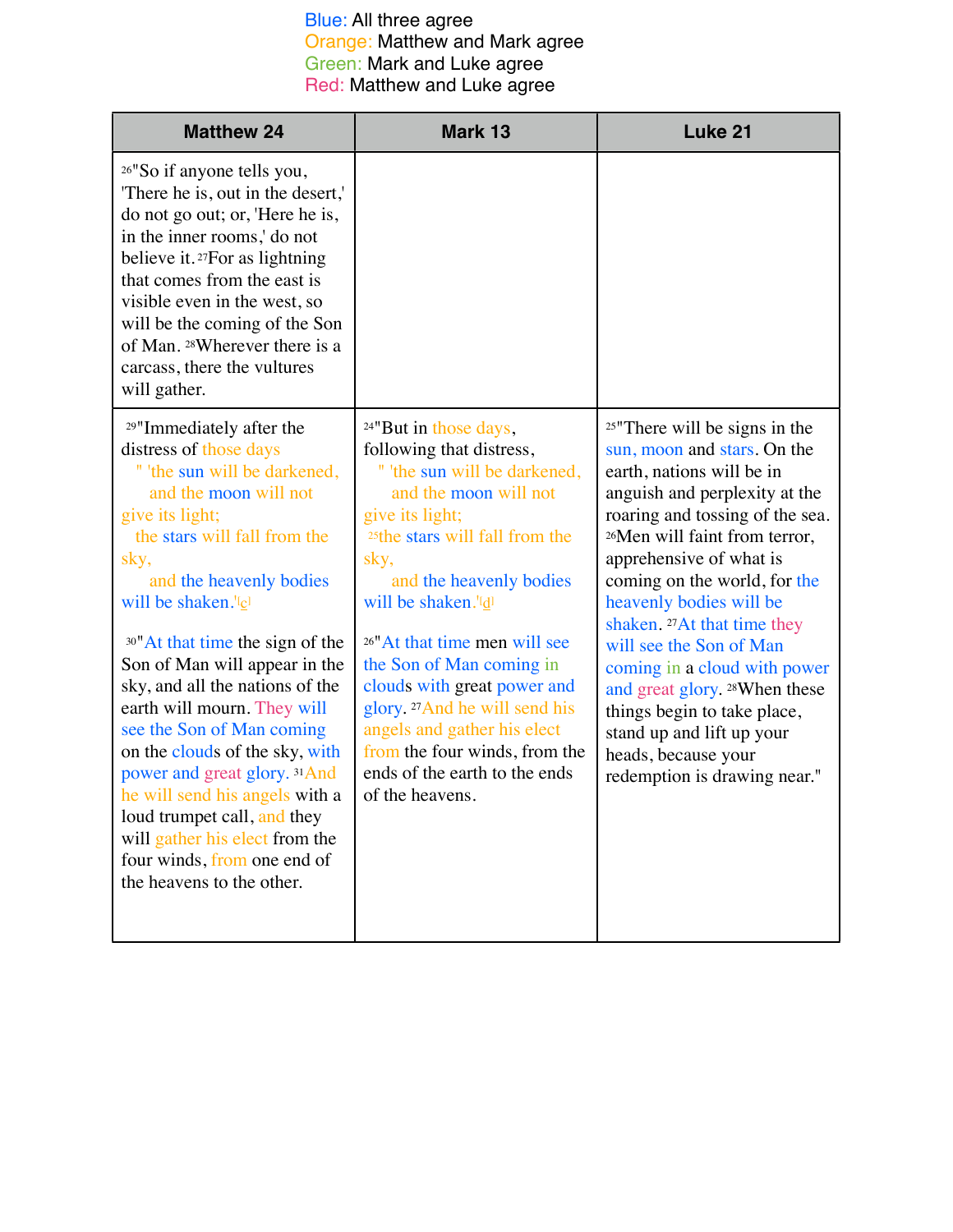| <b>Matthew 24</b>                                                                                                                                                                                                                                                                                                                                                                                                                                                                             | Mark 13                                                                                                                                                                                                                                                                                                                                                                                                                                                                                              | Luke 21                                                                                                                                                                                                                                                                                                                                                                                                                                                                                                            |
|-----------------------------------------------------------------------------------------------------------------------------------------------------------------------------------------------------------------------------------------------------------------------------------------------------------------------------------------------------------------------------------------------------------------------------------------------------------------------------------------------|------------------------------------------------------------------------------------------------------------------------------------------------------------------------------------------------------------------------------------------------------------------------------------------------------------------------------------------------------------------------------------------------------------------------------------------------------------------------------------------------------|--------------------------------------------------------------------------------------------------------------------------------------------------------------------------------------------------------------------------------------------------------------------------------------------------------------------------------------------------------------------------------------------------------------------------------------------------------------------------------------------------------------------|
| <sup>32"</sup> Now learn this lesson from<br>the fig tree: As soon as its<br>twigs get tender and its leaves<br>come out, you know that<br>summer is near. 33 Even so,<br>when you see all these things,<br>you know that it d <sup>j</sup> is near,<br>right at the door. 34I tell you<br>the truth, this generation <sup>[e]</sup><br>will certainly not pass away<br>until all these things have<br>happened. 35 Heaven and earth<br>will pass away, but my words<br>will never pass away. | <sup>28"</sup> Now learn this lesson<br>from the fig tree: As soon as<br>its twigs get tender and its<br>leaves come out, you know<br>that summer is near, $29$ Even<br>so, when you see these things<br>happening, you know that it<br>is near, right at the door. 30I<br>tell you the truth, this<br>generation <sup>[e]</sup> will certainly not<br>pass away until all these<br>things have happened.<br><sup>31</sup> Heaven and earth will pass<br>away, but my words will<br>never pass away. | <sup>29</sup> He told them this parable:<br>"Look at the fig tree and all<br>the trees. 30When they sprout<br>leaves, you can see for<br>yourselves and know that<br>summer is near. 31 Even so,<br>when you see these things<br>happening, you know that the<br>kingdom of God is near.<br>$32$ "I tell you the truth, this<br>generation <sup>[b]</sup> will certainly<br>not pass away until all these<br>things have happened.<br>33 Heaven and earth will pass<br>away, but my words will<br>never pass away. |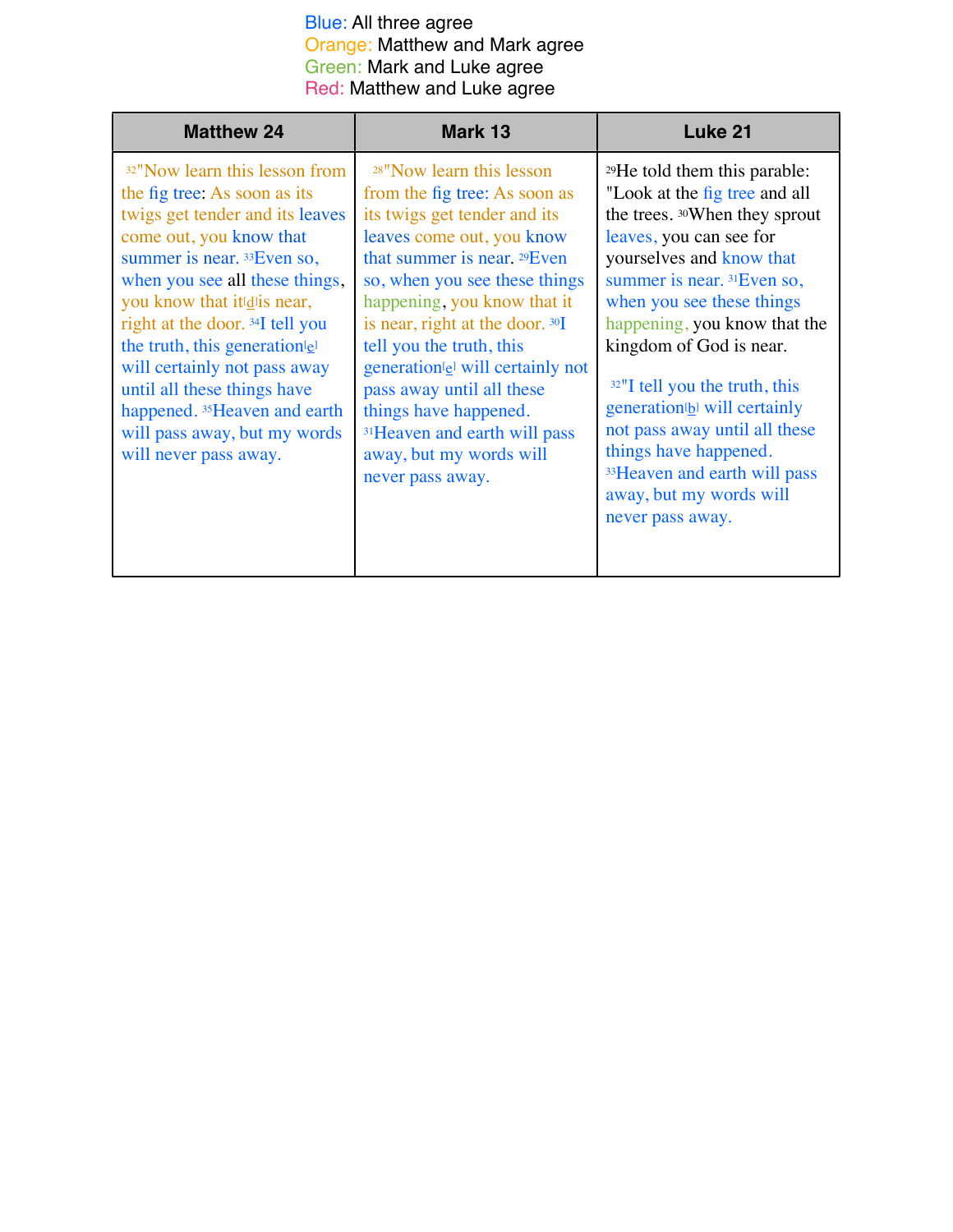| <b>Matthew 24</b>                                                                                                                                                                                                                                                                                                                                                                                                                                                                                                                                                                                                                                                                                                                                                                                                                                                                                                                                                                                                                                                                                                                                                                                              | Mark 13                                                                                                                                                                                                                                                                                                                                                                                                                                                                                                                                                                                                                                                                                                                                   | Luke 21                                                                                                                                                                                                                                                                                                                                                                                                                                         |
|----------------------------------------------------------------------------------------------------------------------------------------------------------------------------------------------------------------------------------------------------------------------------------------------------------------------------------------------------------------------------------------------------------------------------------------------------------------------------------------------------------------------------------------------------------------------------------------------------------------------------------------------------------------------------------------------------------------------------------------------------------------------------------------------------------------------------------------------------------------------------------------------------------------------------------------------------------------------------------------------------------------------------------------------------------------------------------------------------------------------------------------------------------------------------------------------------------------|-------------------------------------------------------------------------------------------------------------------------------------------------------------------------------------------------------------------------------------------------------------------------------------------------------------------------------------------------------------------------------------------------------------------------------------------------------------------------------------------------------------------------------------------------------------------------------------------------------------------------------------------------------------------------------------------------------------------------------------------|-------------------------------------------------------------------------------------------------------------------------------------------------------------------------------------------------------------------------------------------------------------------------------------------------------------------------------------------------------------------------------------------------------------------------------------------------|
| <sup>36"</sup> No one knows about that<br>day or hour, not even the<br>angels in heaven, nor the Son,<br><sup>[[]</sup> but only the Father. <sup>37</sup> As it<br>was in the days of Noah, so it<br>will be at the coming of the<br>Son of Man. 38For in the days<br>before the flood, people were<br>eating and drinking, marrying<br>and giving in marriage, up to<br>the day Noah entered the ark;<br><sup>39</sup> and they knew nothing<br>about what would happen<br>until the flood came and took<br>them all away. That is how it<br>will be at the coming of the<br>Son of Man. <sup>40</sup> Two men will<br>be in the field; one will be<br>taken and the other left. 41Two<br>women will be grinding with<br>a hand mill; one will be taken<br>and the other left.<br><sup>42</sup> "Therefore keep watch,<br>because you do not know on<br>what day your Lord will<br>come. 43But understand this:<br>If the owner of the house had<br>known at what time of night<br>the thief was coming, he<br>would have kept watch and<br>would not have let his house<br>be broken into. 44So you also<br>must be ready, because the<br>Son of Man will come at an<br>hour when you do not expect<br>him. | <sup>32"</sup> No one knows about that<br>day or hour, not even the<br>angels in heaven, nor the Son,<br>but only the Father. 33Be on<br>guard! Be alert <sup>[1]</sup> ! You do not<br>know when that time will<br>come. 34It's like a man going<br>away: He leaves his house<br>and puts his servants in<br>charge, each with his<br>assigned task, and tells the<br>one at the door to keep watch.<br><sup>35"</sup> Therefore keep watch<br>because you do not know<br>when the owner of the house<br>will come back—whether in<br>the evening, or at midnight,<br>or when the rooster crows, or<br>at dawn. 36If he comes<br>suddenly, do not let him find<br>you sleeping. 37What I say to<br>you, I say to everyone:<br>'Watch!' " | 34"Be careful, or your hearts<br>will be weighed down with<br>dissipation, drunkenness and<br>the anxieties of life, and that<br>day will close on you<br>unexpectedly like a trap. 35For<br>it will come upon all those<br>who live on the face of the<br>whole earth. 36Be always on<br>the watch, and pray that you<br>may be able to escape all that<br>is about to happen, and that<br>you may be able to stand<br>before the Son of Man." |